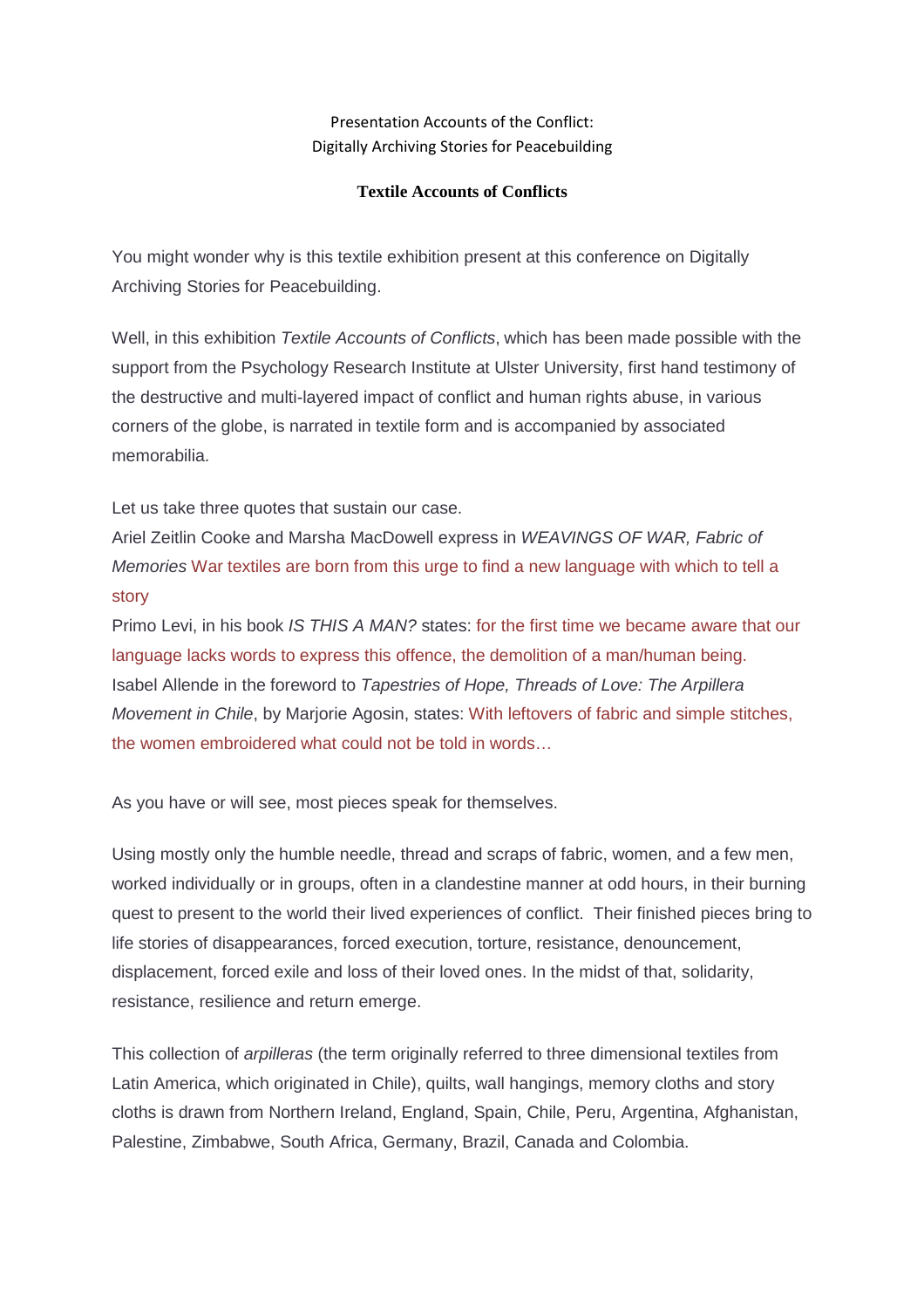The memorabilia which form part of this exhibition are at first glance ordinary everyday objects: a headscarf, a ribbon, a rug, a napkin, a towel and a photograph. Yet the stories they embody; the tangible, tactile memories they store in their folds, of the people who wore them, or used them in time of war, conflict, or human rights violations transform them into extraordinary objects. The keeping, safeguarding and bequeathing of these objects of witness, is a reminder of the stories that refuse to be silenced and forgotten.

Textile Accounts of Conflicts in bringing forth what cannot be told in words allows these sewer story tellers to articulate their own story, engage with and challenge you, the viewer, to reflect on their chilling testimonies and connect them to your work and struggles.

The textiles here exhibited have a multiple layers of stories to tell, and as the curator could share dozens of stories that go beyond what you see here exhibited. They relate to the process of communication with makers, owners, collectors of these pieces who generously make them available for us to have on display. As we will be only able to see them as part of this conference at this time, arrangements have been made to have it open to the public at the prestigious Linen Hall Library in Belfast where this exhibition will be on display from  $6<sup>th</sup>$ February to  $7<sup>th</sup>$  March 2015. Breege Doherty the assistant curator could expand on the process of documenting each of these narratives and then there are the journeys, the travels and the hidden stories that take place from creation of the exhibition to the day they come down and go back to their homes.

We should also take into account the story of the impact they have on the viewers and the ways in which those impressions are taken away and affect future thinking, attitudes and behaviour. Reflect on this as you view them and as you think about them later. The significance of the arpilleras is not only in their making but also in the way they are received, speak to and bring out connection to these stitched narratives. There is something in the textiles which makes them very accessible. They draw us in with their bright colours and cute little figures and then we see the oppression and atrocities that they document and commemorate. Viewers seem to be able to absorb the stories and messages without judgement, because they seem so close to lived experience. At the same time I have often been able to show contrasting stories side by side (and indeed do so here) and they are appreciated as a whole – one does not detract from the other. Let us follow Primo Levi again when he says: our language lacks words to express the offence, we add here **it also lacks words to hear the offence**. This is one reason why I think *arpilleras* and other conflict textiles play an important part in documenting and archiving accounts of conflict and oppression.